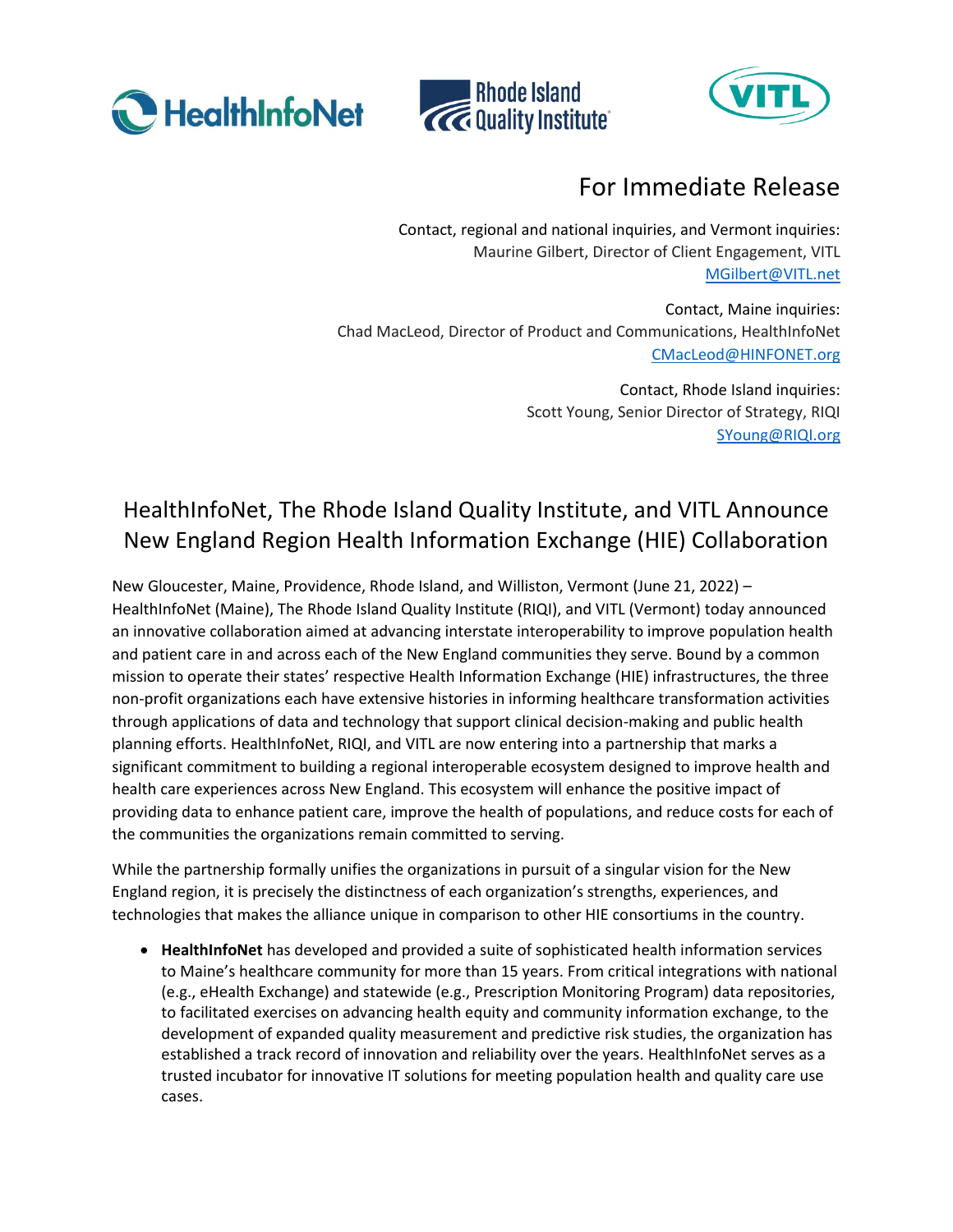





- With over a decade of experience, **RIQI** uses state-of-the-art HIE technology to enable the best healthcare in Rhode Island through connecting and transforming data. With their experience in managing patient consent and patient access to electronic health record systems, RIQI became the first HIE in the nation to develop an independent patient portal. The organization advances the notion of equitable healthcare for all Rhode Island communities by leveraging its rich dataset to help its partners address health disparities by sharing data in ways that are meaningful and useful to all.
- Known for its expertise in extracting meaningful health information from the complex and nonstandard clinical documents that constitute a large portion of health records, **VITL's** parsing capabilities continue to advance daily as the organization finalizes its implementation of a new, FHIR-native data repository. The result: more information actively supporting patient care, care coordination, health reform, and Vermont's public health authority.

In partnering together, the organizations aim to accomplish three primary objectives: (1) improved interoperability, (2) expanded innovation and deployment of health information services for their communities, and (3) increased operational efficiencies.

By advancing health information interoperability, the HIEs hope to discover new ways of making patients' critical data available to clinicians regardless of where in the region they receive care. The collaboration aspires to improve the quality, safety, and delivery of patient-centered care through seamless data-sharing, while also informing public health and broader healthcare transformation activities, especially by helping to surface information on patients who have been historically marginalized and/or who live in the most rural parts of the region.

Next, the collaborative will seek to leverage each HIE's existing expertise and infrastructure to bolster the other HIEs' offerings in their home states. This concept of shared services will allow the HIEs to limit the amount of financial and staff investment in redundant technologies and instead focus their energies on identifying new ways to convert and curate their diverse data assets into actionable insights. The agreement will enable the organizations to openly share their expertise with each other, with the aim of building collective capacity for health data sharing, to support better health across the region.

Lastly, the collaboration expects to benefit from increased organizational efficiencies, most notably in the areas of shared staffing and joint purchasing.

Leaders of the three HIE organizations – **Shaun Alfreds** (Chief Executive Officer and Executive Director, HealthInfoNet), **Neil Sarkar**, PhD, MLIS, FACMI (President and Chief Executive Officer, RIQI), and **Beth Anderson** (President and Chief Executive Officer, VITL) – developed the vision for this collaboration over the last several months and look forward to developing the partnership in the years to come.

"This collaboration comes at a critical moment in healthcare. Coming out of the pandemic, interoperability efforts have shown enormous value. Our three states have innovated and persevered in support of patients and providers. Bringing our unique teams and skills together now will allow us to not only build upon previous successes, but magnify our impact on both public and private health reforms in our states and region," says Shaun Alfreds. Dr. Sarkar adds: "Rhode Islanders receive the highest quality of care when their healthcare teams have access to their latest clinical data alongside their longitudinal medical history. A regional collaboration with HealthInfoNet and VITL provides the framework to expand where these critical health data can be made available, and provides the opportunity to support regional